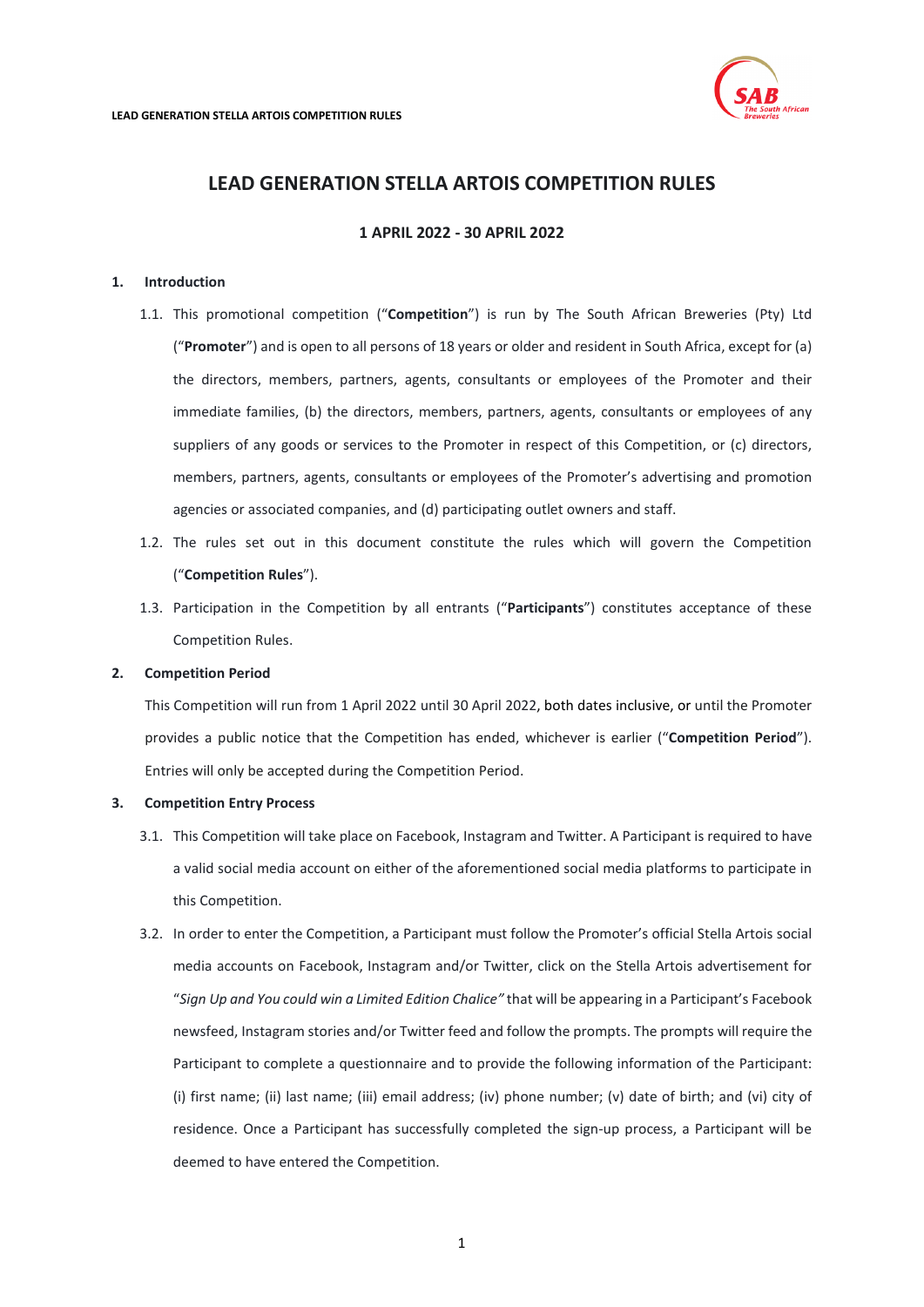

- 3.3. Entry is only valid through this medium and in this manner.
- 3.4. A Participant may only enter the Competition once.
- 3.5. Participants are liable for their own data and voice charges in respect of the Competition participation as well as any verification process, if applicable.
- 3.6. Entry into the Competition, as well as the availability of a Prize, shall be subject to any regulations issued in terms of Section 27(2) of the Disaster Management Act, 2002 ("**Regulations**").

## **4. Description of Prize**

- 4.1. The prize for this Competition is a limited-edition chalice (the "**Prize**").
- 4.2. No Prize, in whole or in part, can be transferred to any other person or exchanged for an alternate prize or for its cash value. A winner may not substitute him/herself with any other person.
- 4.3. No person may win more than one Prize in this Competition.
- 4.4. There are 30 (thirty) Prizes available to be won during Competition Period and each Prize has a value of approximately R100.00.
- 4.5. The winner may not transfer a Prize, in whole or in part, to any other person or exchange a Prize for an alternate prize or for its cash value. A winner may not substitute him/herself with any other person.
- 4.6. The Prizes will be delivered by the Promoter or its nominated agent to the winner's address within the Republic of South Africa. The winners will receive their Prize via courier.

# **5. Winner Selection and Notification**

- 5.1. The winners will be selected by a random draw process. The draw will take place on or about 1 May 2022 and will consist of all valid entries received during the Competition Period.
- 5.2. The winners will be announced and notified by the Promoter via social media on or about 7 May 2022. If the Promoter is unable to contact a winner, he/she will be disqualified and a substitute winner may at the discretion of the Promoter be selected, using the same winner selection process.

#### **6. Winner Verification**

6.1. The winner must be over the age of 18 (eighteen) years old and must comply with the Participant eligibility criteria set out in Competition Rule [1.1](#page-0-0) and the requirements in these Competition Rules, which may be verified by or on behalf of the Promoter. The winner may be asked to provide a copy of his/her identity document/passport/driver's license/proof of residential address in order to receive the Prizes. The Promoter reserves the right to conduct the validation and verification process via automated means and/or any other means that the Promoter may deem necessary, and by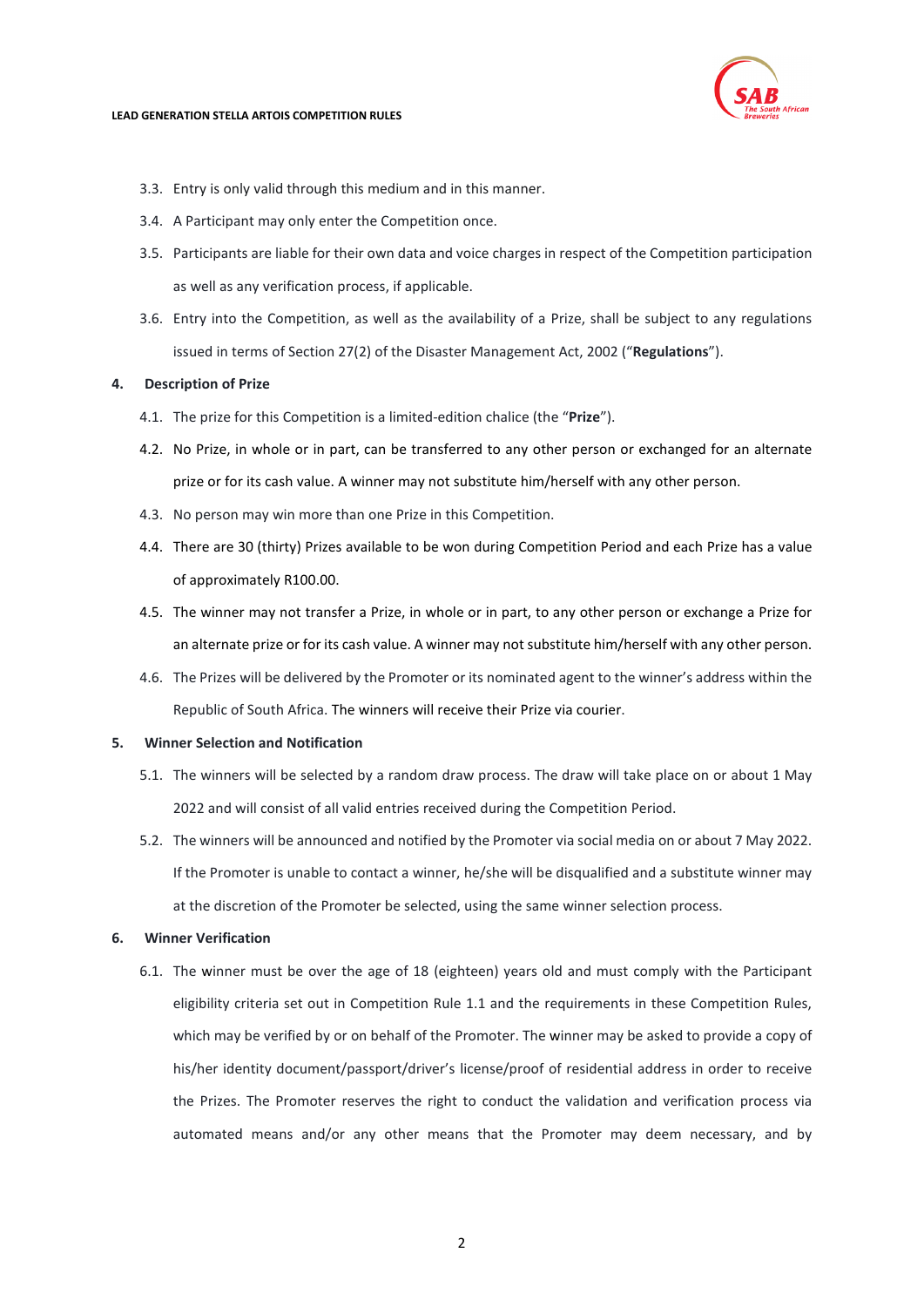

participating in the Competition, all Participants consent to the appropriate validation and verification measures that the Promoter may implement from time to time.

- 6.2. A Prize will only be awarded after successful verification of the winner. Failing successful verification of the winner, a substitute winner may be selected at the discretion of the Promoter.
- 6.3. The Promoter reserves the right to carry out audits in respect of the winner to verify his/her eligibility and/or the validity of the winner's entry. The Promoter may disqualify the winner if any fraud or cheating or related activity is suspected, including without limitation, through the manipulation of an entry or otherwise falsifying data. Should the Promoter or its agent determine that an entry or Participant is invalid or ineligible, the relevant Participant shall not be entitled to receive the Prize and will not be compensated in any way.

#### **7. Prize Forfeiture**

- 7.1. The winner must communicate his/her full details to the Promoter or its agent as requested by the Promoter or its agent. Failure to do so may result in forfeiture of the Prize.
- 7.2. If the winner is unable to attend, receive or utilise (as applicable) the Prize then the entire Prize shall be forfeited. There will be no compensation, in any form, including, but not limited to monetary compensation and/or rescheduling, to any party, irrespective of the reason/s for the inability of that winner to attend, receive or utilise (as applicable) the Prize.
- 7.3. Time permitting and subject to the Promoter's approval, where the Prize is forfeited a substitute winner may be chosen in the same manner as the original winner was chosen.

### **8. General**

- 8.1. All Participants must comply with the Regulations at all times, and any non-compliance with the Regulations will result in automatic disqualification. It shall be the sole responsibility of the Participants to observe and comply with any and all restrictions imposed by the Regulations from time to time. Each Participant indemnifies and hold harmless the Promoter, its associated companies, and the directors, officers, employees and agents of the Promoter and its associated companies, against any losses or damages arising from a breach of the provisions of the Regulations by such Participant, and the Promoter shall not in any manner whatsoever be liable for any transgressions by any Participant in this regard.
- 8.2. Should the process for entry into the Competition or the Prize/s involve any alcoholic beverage, Participants shall ensure that it is enjoyed responsibly.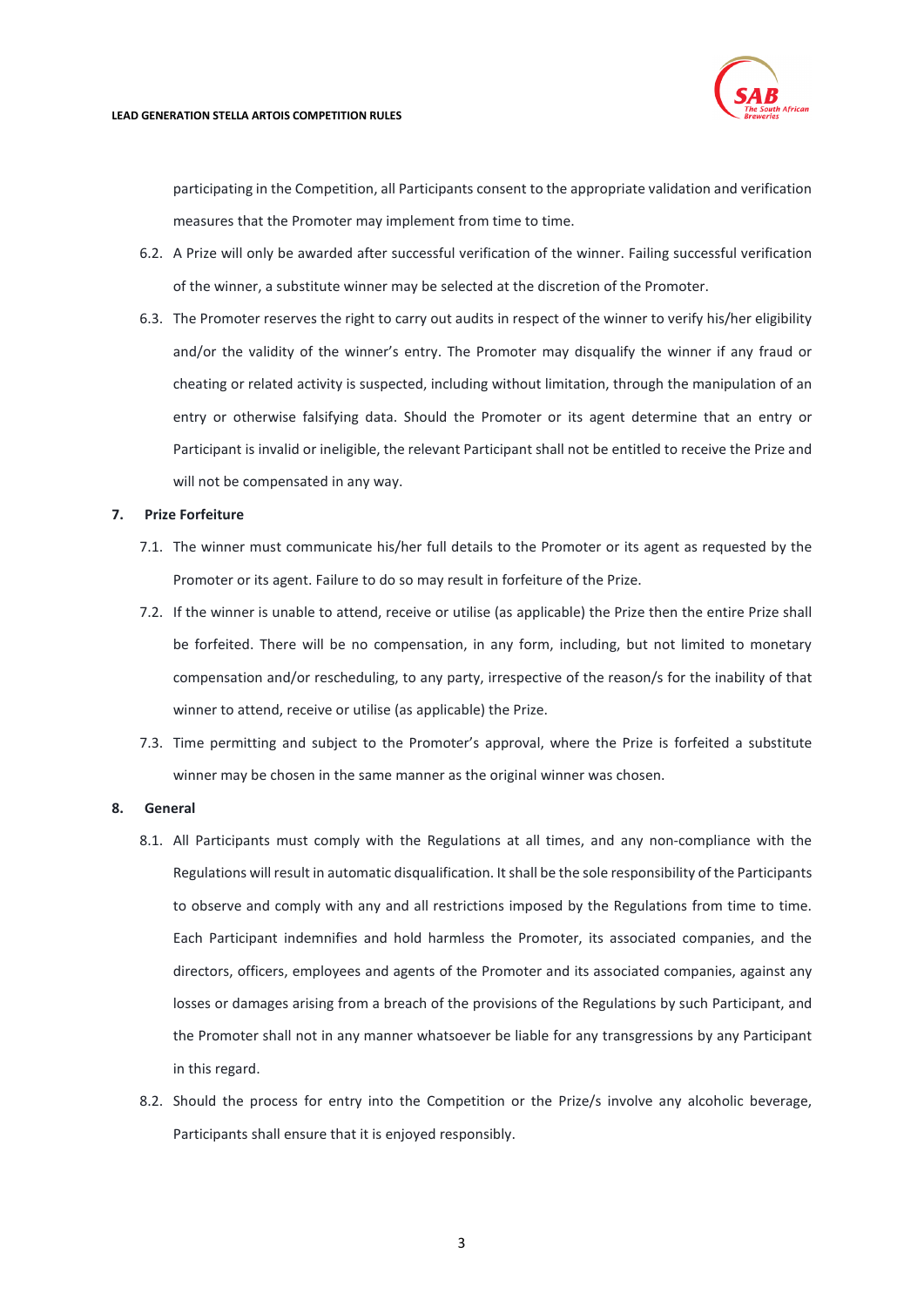

- 8.3. In the event of a dispute, the Promoter's decision is final and binding and no correspondence will be entered into.
- 8.4. The timelines stated by the Promoter or its agent must be adhered to. Failing adherence to any timeline, at any stage, may result in disqualification and forfeiture of the Prize in its entirety with no compensation to any party by the Promoter.
- <span id="page-3-0"></span>8.5. Each Participant, by participating in the Competition, acknowledges, agrees and expressly consents to:
	- 8.5.1. the Promotor processing the Participant's personal information, including in the form of names, telephone numbers, identity numbers and/or email addresses, during and after the course and scope of the Competition; and
	- 8.5.2. the Promotor transferring the winning Participant's personal information, including names, telephone numbers, identity numbers and/or email addresses, to the relevant third parties in order to make any required travel, delivery or other arrangements, as may be applicable, during the course and scope of the Competition for utilisation of the Prize,

which processing and transfer shall take place in accordance with the provisions of the Protection of Personal Information Act 14 of 2013 ("**POPIA**") and any other applicable law, and for the purpose of giving effect to the Competition.

- 8.6. With the exception of Competition Rule [8.5](#page-3-0) above, the Promoter will not share any personal information with any third party except where such disclosure is necessary to enable the Promoter to provide, deliver or in any other way give effect to these Competition Rules and/or the Prize, where such disclosure is permitted by law and/or where consent to sharing personal information is obtained from the relevant Participant by the Promoter. The Promoter will comply with the relevant data protection legislation, including POPIA.
- 8.7. A Participant may submit a request at<https://www.sab.co.za/content/data-subject-request-0> for the Promoter to:
	- 8.7.1. correct or delete personal information about the Participant in the Promoter's possession or under its control that is inaccurate, irrelevant, excessive, out of date, incomplete, misleading or obtained unlawfully; or
	- 8.7.2. destroy or delete a record of personal information about the Participant that the Promoter is no longer authorised to retain.
- 8.8. The Promoter may make media announcements containing, or otherwise publish, the names and/or photographs of the winner without remuneration being payable to the winner, provided that the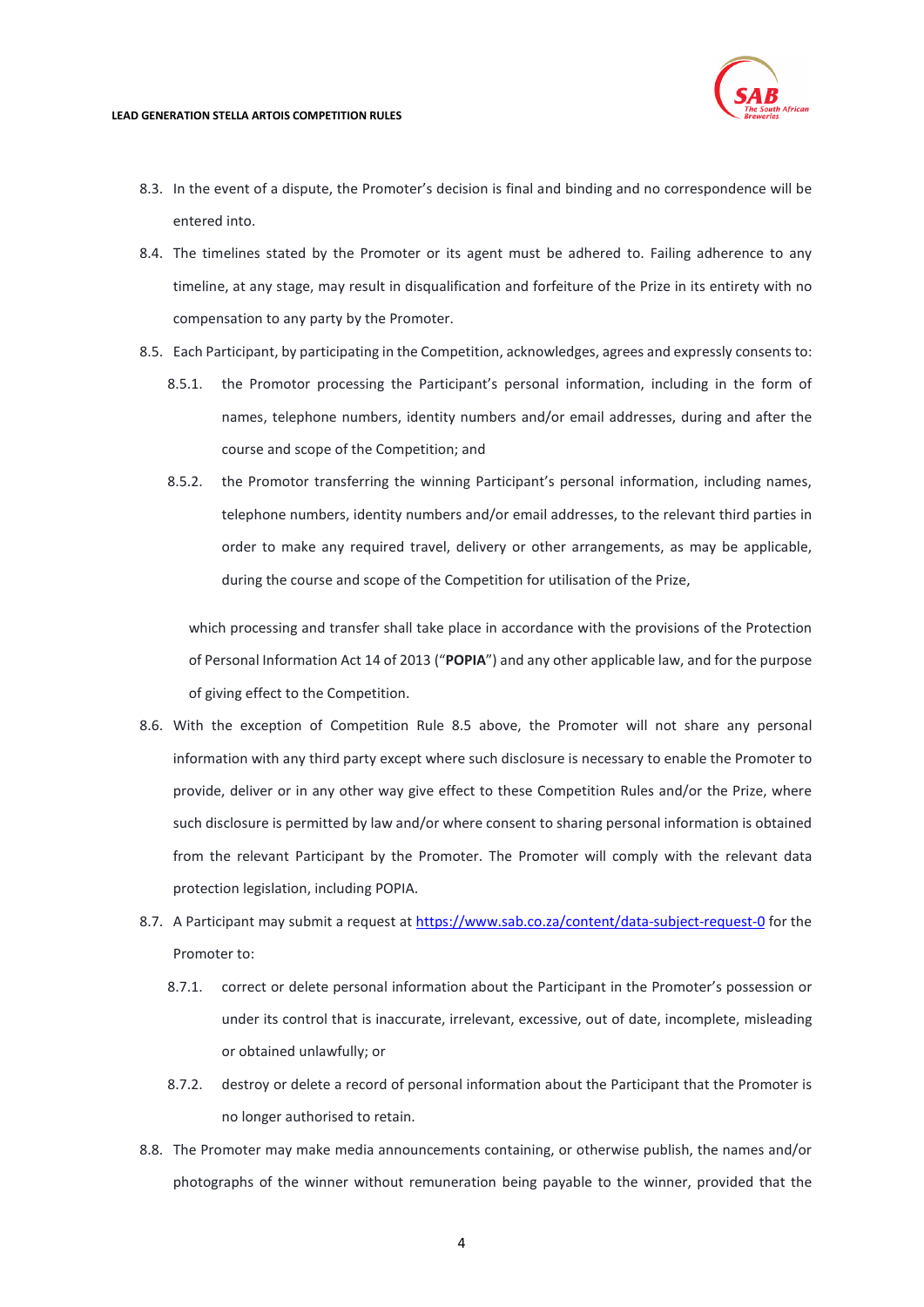Promoter will not do so if the winner communicates in writing to the Promoter that he/she does not want his or her names or photographs to be contained in media announcements or otherwise published.

- 8.9. Should a Prize not be available despite the Promoter's reasonable endeavours to procure a Prize, the Promoter reserves the right to substitute a Prize with another of equal value as determined in the Promoter's sole discretion and subject to availability. No person will entitled to be compensated in any way in this instance by the Promoter.
- 8.10. The Promoter will not be responsible for any costs, expenses or other liabilities incurred by the winner which are not expressly contemplated as part of a Prize.
- 8.11. These Competition Rules may be amended by the Promoter on public notice at any time during the Competition Period or thereafter. These Competition Rules will be interpreted by the Promoter only.
- 8.12. The Promoter reserves the right to alter, amend or cancel this Competition in whole or in part. Any alterations, amendments or cancelations will be interpreted by the Promoter only. In the event of an alteration, amendment and/or cancellation, the Promoter will not compensate any individual for any reason whatsoever.
- 8.13. **Each Participant indemnifies and holds harmless the Promoter, its associated companies, and the directors, officers, employees and agents of the Promoter and its associated companies, against any and all claims for any loss or damages, whether direct, indirect, consequential or otherwise, arising from any cause whatsoever connected to or arising out of his/her participation in any way in this Competition or his/her receipt, participation, ownership and/or use of a Prize. This indemnity is not intended to exclude any liability for any person which cannot be excluded under the Consumer Protection Act 68 of 2008.**
- 8.14. The Promoter shall not be responsible for any lost, damaged, corrupted, delayed, incorrect or incomplete entries for any reason whatsoever. Proof of sending an entry will not be accepted as proof of receipt of such entry. The Promoter shall not be responsible for the failure of any technical element relating to this Competition that may result in an entry not being successfully submitted. The Promoter is not responsible for lost, damaged or delayed entries as a result of any network, computer or cell phone hardware or software failure of any kind. No entry from an agent, third party, organized group or entry automatically generated by computer will be valid or accepted. An entry will only be valid and accepted if it complies with all entry instructions and requirements. Any form of network or systems